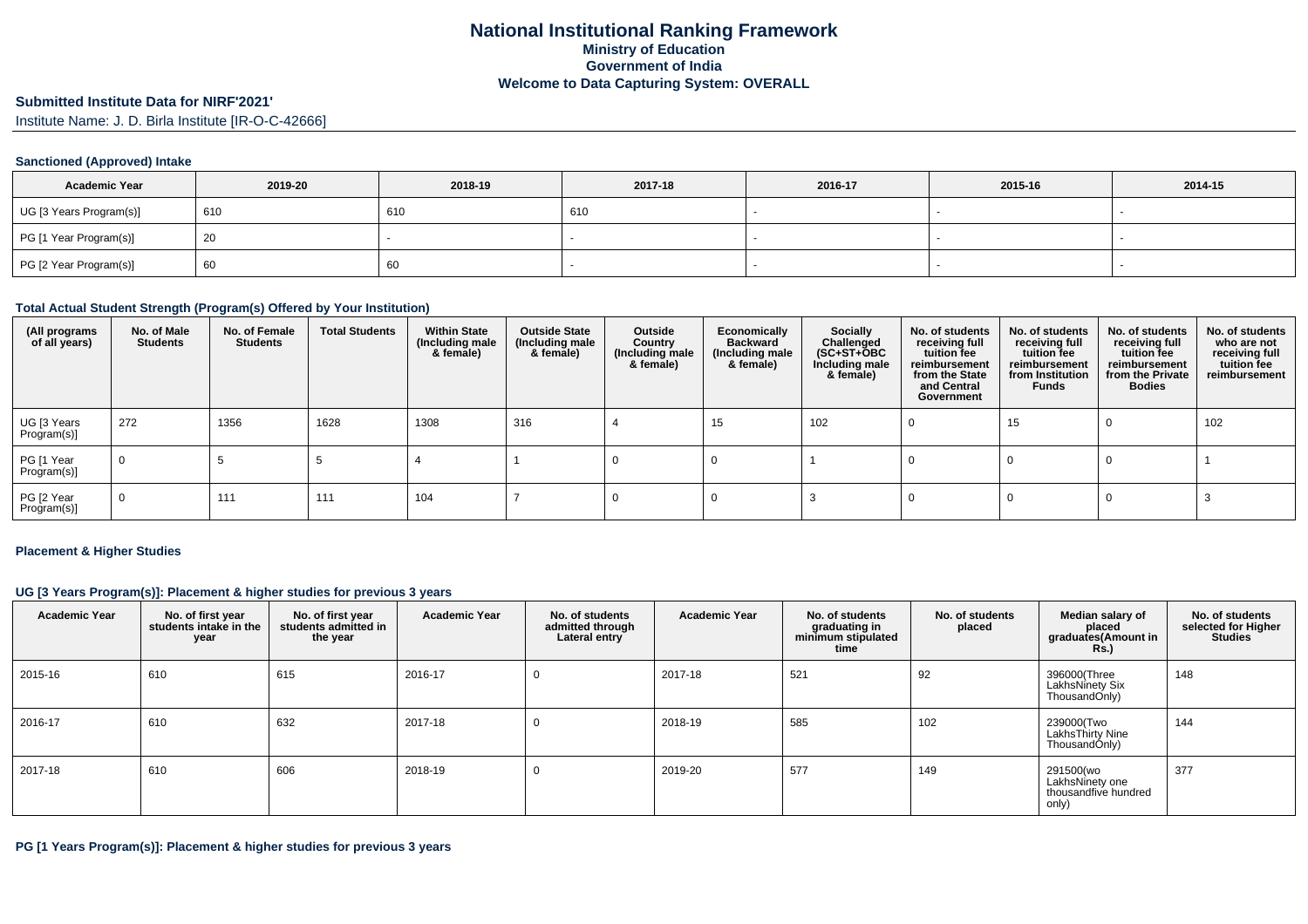| <b>Academic Year</b> | No. of first year<br>students intake in the<br>year | No. of first year<br>students admitted in<br>the year | <b>Academic Year</b> | No. of students graduating in minimum<br>stipulated time | No. of students<br>placed | Median salary of<br>placed<br>graduates(Amount in<br><b>Rs.)</b> | No. of students<br>selected for Higher<br><b>Studies</b> |
|----------------------|-----------------------------------------------------|-------------------------------------------------------|----------------------|----------------------------------------------------------|---------------------------|------------------------------------------------------------------|----------------------------------------------------------|
| 2017-18              | 20                                                  |                                                       | 2017-18              |                                                          |                           | O(Zero)                                                          |                                                          |
| 2018-19              | 20                                                  |                                                       | 2018-19              |                                                          |                           | 192000(One<br>LakhNinety Two<br>ThousandOnly)                    |                                                          |
| 2019-20              | 20                                                  |                                                       | 2019-20              |                                                          |                           | O(Zero)                                                          |                                                          |

# **PG [2 Years Program(s)]: Placement & higher studies for previous 3 years**

| <b>Academic Year</b> | No. of first year<br>students intake in the<br>year | No. of first year<br>students admitted in<br>the year | <b>Academic Year</b> | No. of students graduating in minimum<br>stipulated time | No. of students<br>placed | Median salary of<br>placed<br>graduates(Amount in<br><b>Rs.</b> ) | No. of students<br>selected for Higher<br><b>Studies</b> |
|----------------------|-----------------------------------------------------|-------------------------------------------------------|----------------------|----------------------------------------------------------|---------------------------|-------------------------------------------------------------------|----------------------------------------------------------|
| 2016-17              | 60                                                  | 60                                                    | 2017-18              | 44                                                       | 16                        | 240000(Two<br>LakhsForty Thousand<br>Only)                        |                                                          |
| 2017-18              | 60                                                  | 40                                                    | 2018-19              | 37                                                       | 14                        | 207000(Two<br>LakhsSeven Thousand<br>Only)                        |                                                          |
| 2018-19              | 60                                                  | 58                                                    | 2019-20              | 53                                                       | 15                        | 326000(Three<br>Lakhstwenty six<br>thousandonly)                  | 38                                                       |

# **Ph.D Student Details**

| Ph.D (Student pursuing doctoral program till 2019-20 Students admitted in the academic year 2020-21 should not be entered here.) |         |                                                            |         |  |  |  |
|----------------------------------------------------------------------------------------------------------------------------------|---------|------------------------------------------------------------|---------|--|--|--|
| <b>Total Students</b>                                                                                                            |         |                                                            |         |  |  |  |
| Full Time                                                                                                                        |         |                                                            |         |  |  |  |
| Part Time                                                                                                                        |         |                                                            |         |  |  |  |
|                                                                                                                                  |         | No. of Ph.D students graduated (including Integrated Ph.D) |         |  |  |  |
|                                                                                                                                  | 2019-20 | 2018-19                                                    | 2017-18 |  |  |  |
| Full Time                                                                                                                        |         |                                                            |         |  |  |  |
| Part Time                                                                                                                        |         |                                                            |         |  |  |  |

# **Financial Resources: Utilised Amount for the Capital expenditure for previous 3 years**

| <b>Academic Year</b>                                                                                 | 2019-20                                                                     | 2018-19                                                                        | 2017-18                                                                       |  |  |  |  |  |
|------------------------------------------------------------------------------------------------------|-----------------------------------------------------------------------------|--------------------------------------------------------------------------------|-------------------------------------------------------------------------------|--|--|--|--|--|
|                                                                                                      | <b>Utilised Amount</b>                                                      | <b>Utilised Amount</b>                                                         | <b>Utilised Amount</b>                                                        |  |  |  |  |  |
| Annual Capital Expenditure on Academic Activities and Resources (excluding expenditure on buildings) |                                                                             |                                                                                |                                                                               |  |  |  |  |  |
| Library                                                                                              | 2160301 (Twenty one Lakhs Sixty thousand three hundred one<br>only)         | 1159230 (Eleven Lakhs Fifty Nine Thousand Two Hundred<br>Thirty Only)          | 689910 (Six Lakhs Eighty Nine Thousand Nine Hundred Ten<br>Only)              |  |  |  |  |  |
| New Equipment for Laboratories                                                                       | 738354 (Seven Lakhs thirty eight thousand three hundred fifty<br>four only) | 1877282 (Eighteen Lakhs Seventy Seven Thousand Two<br>Hundred Eighty Two Only) | 1496297 (Fourteen Lakhs Ninety Six Thousand Two Hundred<br>Ninety Seven only) |  |  |  |  |  |
| <b>Engineering Workshops</b>                                                                         | 0 (Zero)                                                                    | 0 (Zero)                                                                       | 0 (Zero)                                                                      |  |  |  |  |  |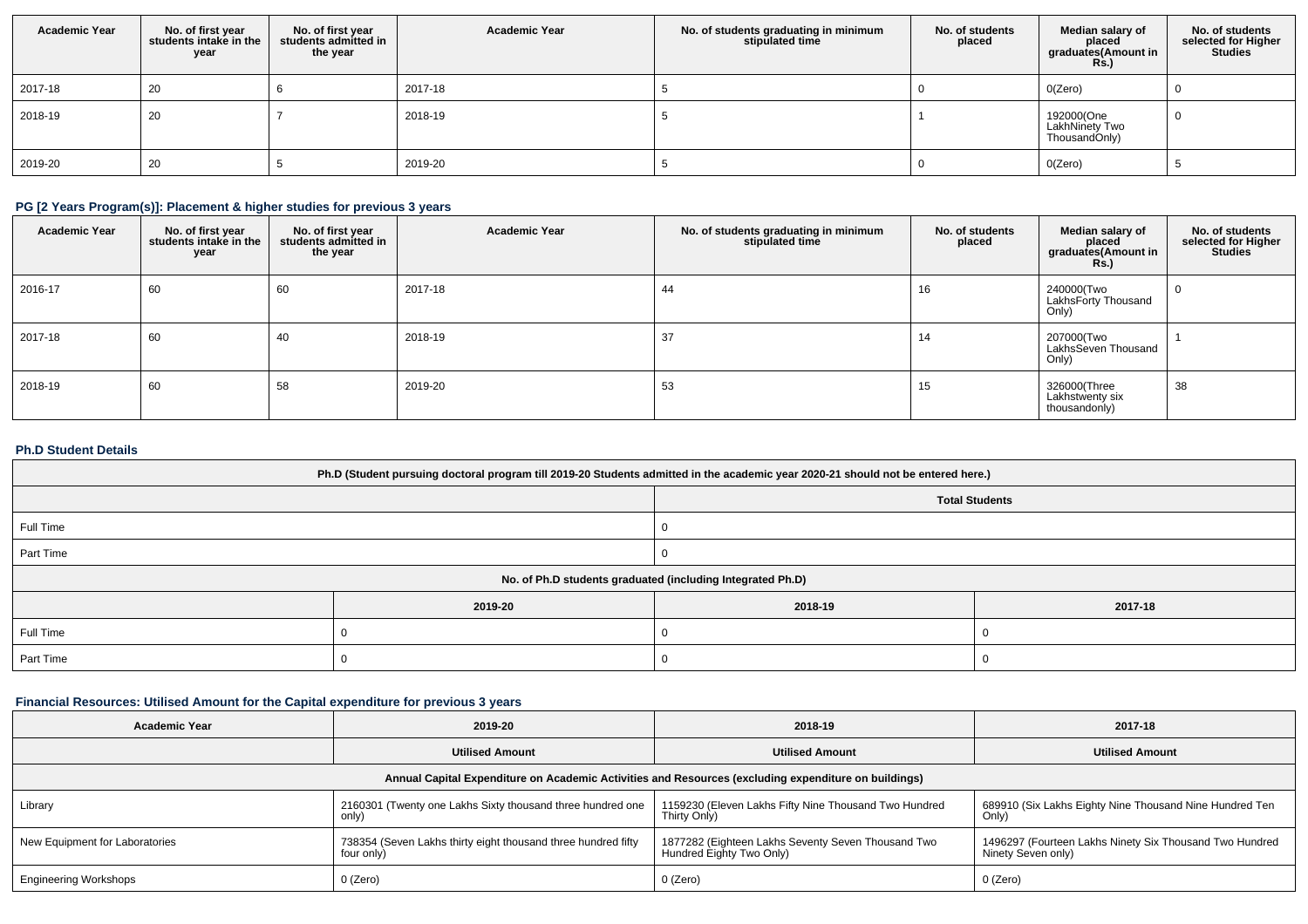| Other expenditur<br>∴anital<br>e on creation.<br>`excludino_<br>' Asse<br>' expendit.<br>d Buildinc | 8968126<br>undrec<br>harsunn<br>l akhs six<br>. ught Nine :<br>. onlv'<br>אוס | <b>Hundred Ninetv</b><br>4090<br>)595 (Fortv<br>s Ninetv<br>housand Five I<br>, akhr<br><sub>'</sub> ve Onlv <sup>∖</sup> | 5080006 (Fifty<br>Thousand Six Onlv)<br>-iahtv |
|-----------------------------------------------------------------------------------------------------|-------------------------------------------------------------------------------|---------------------------------------------------------------------------------------------------------------------------|------------------------------------------------|
|-----------------------------------------------------------------------------------------------------|-------------------------------------------------------------------------------|---------------------------------------------------------------------------------------------------------------------------|------------------------------------------------|

### **Financial Resources: Utilised Amount for the Operational expenditure for previous 3 years**

| <b>Academic Year</b>                                                                                                                                                                            | 2019-20                                                                             | 2018-19                                                                  | 2017-18                                                                                  |  |  |  |  |  |
|-------------------------------------------------------------------------------------------------------------------------------------------------------------------------------------------------|-------------------------------------------------------------------------------------|--------------------------------------------------------------------------|------------------------------------------------------------------------------------------|--|--|--|--|--|
|                                                                                                                                                                                                 | <b>Utilised Amount</b>                                                              | <b>Utilised Amount</b>                                                   | <b>Utilised Amount</b>                                                                   |  |  |  |  |  |
| <b>Annual Operational Expenditure</b>                                                                                                                                                           |                                                                                     |                                                                          |                                                                                          |  |  |  |  |  |
| Salaries (Teaching and Non Teaching staff)                                                                                                                                                      | 92016908 (Nine crores twenty lakhs sixteen thousand nine<br>hundred and eight only) | 90631052 (Nine Crores Six Lakhs Thirty One Thousand Fifty<br>Two Only)   | 81626417 (Eight Crores Sixteen Lakhs Twenty Six Thousand<br>Four Hundred Seventeen Only) |  |  |  |  |  |
| Maintenance of Academic Infrastructure or consumables and<br>other running expenditures (excluding maintenance of hostels<br>and allied services, rent of the building, depreciation cost, etc) | 38203140 (Three crores eighty two lakhs three thousand one<br>hundred forty only)   | 35449002 (Three Crores Fifty Four Lakhs Forty Nine Thousand<br>Two Only) | 40295607 (Four Crores Two Lakhs Ni nety Five Thousand Six<br>Hundred Seven Only)         |  |  |  |  |  |
| Seminars/Conferences/Workshops                                                                                                                                                                  | 633303 (Six lakhs thirty three thousand three hundred and<br>three only)            | 1282641 (Twelve Lakhs Eighty Two Thousand Six Hundred<br>Forty One Only) | 845277 (Eight Lakhs Forty Fice Thous and Two Hundred<br>Seventy Seven Only)              |  |  |  |  |  |

### **IPR**

| Calendar year            | 2019 | 2018 | 2017 |
|--------------------------|------|------|------|
| No. of Patents Published |      |      |      |
| No. of Patents Granted   |      |      |      |

### **Sponsored Research Details**

| <b>Financial Year</b>                    | 2019-20                                                         | 2018-19 | 2017-18                            |
|------------------------------------------|-----------------------------------------------------------------|---------|------------------------------------|
| Total no. of Sponsored Projects          |                                                                 |         |                                    |
| Total no. of Funding Agencies            |                                                                 |         |                                    |
| Total Amount Received (Amount in Rupees) | 274991                                                          |         | 135000                             |
| Amount Received in Words                 | Two Lakhs Seventy Four Thousand Nine hundred Ninety One<br>only | Zero    | One Lakh Thirty Five Thousand only |

### **Consultancy Project Details**

| <b>Financial Year</b>                    | 2019-20 | 2018-19 | 2017-18 |
|------------------------------------------|---------|---------|---------|
| Total no. of Consultancy Projects        |         |         |         |
| Total no. of Client Organizations        |         |         |         |
| Total Amount Received (Amount in Rupees) |         |         |         |
| Amount Received in Words                 | Zero    | Zero    | Zero    |

# **Executive Development Program/Management Development Programs**

| <b>Financial Year</b>                                                           | 2019-20 | 2018-19 | 2017-18 |
|---------------------------------------------------------------------------------|---------|---------|---------|
| Total no. of Executive Development Programs/ Management<br>Development Programs |         |         |         |
| Total no. of Participants                                                       |         | ۷J      |         |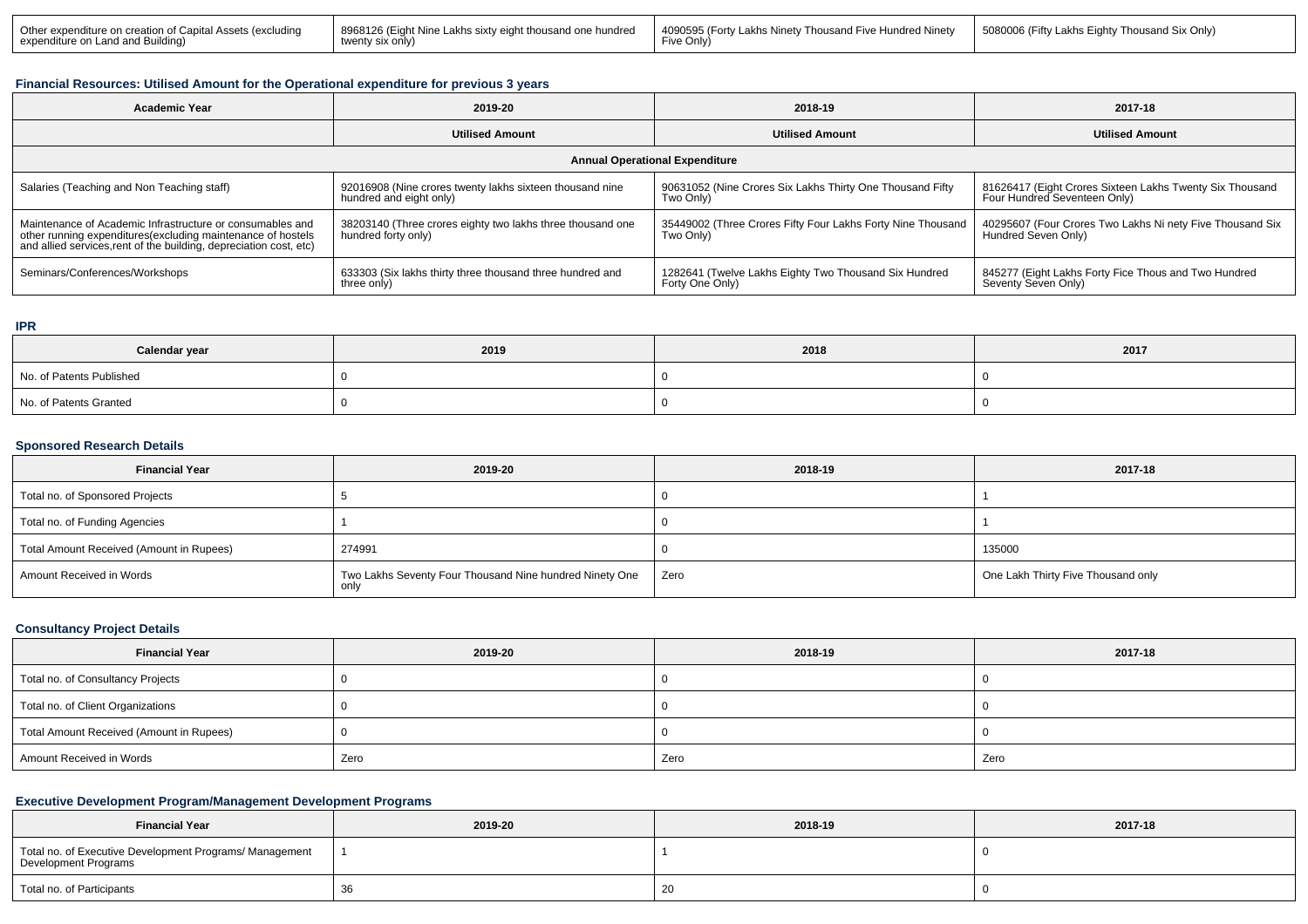| Total Annual Earnings (Amount in Rupees)(Excluding Lodging<br>& Boarding Charges) | 154720                                                 | 176880                                                  |      |
|-----------------------------------------------------------------------------------|--------------------------------------------------------|---------------------------------------------------------|------|
| Total Annual Earnings in Words                                                    | One lakh fifty four thousand seven hundred twenty only | One Lakh Seventy Six Thousand Eight Hundred Eighty Only | Zero |

## **PCS Facilities: Facilities of physically challenged students**

| 1. Do your institution buildings have Lifts/Ramps?                                                                                                        | Yes, more than 80% of the buildings |
|-----------------------------------------------------------------------------------------------------------------------------------------------------------|-------------------------------------|
| 2. Do your institution have provision for walking aids, includingwheelchairs and transportation from one building to another for<br>handicapped students? | Yes                                 |
| 3. Do your institution buildings have specially designed toilets for handicapped students?                                                                | Not available                       |

## **Accreditation**

### **NBA Accreditation**

| 1. Does vour institute have a valid NBA Accreditation? | NC |
|--------------------------------------------------------|----|
|                                                        |    |

### **NAAC Accreditation**

| 1. Does vour institute have a valid NAAC Accreditation? | NC. |
|---------------------------------------------------------|-----|
|---------------------------------------------------------|-----|

# **Faculty Details**

| Srno           | Name                    | Age | Designation            | Gender | Qualification | <b>Experience (In</b><br>Months) | <b>Is Associated</b><br><b>Last Year</b> | Currently<br>working with<br>institution? | <b>Joining Date</b> | <b>Leaving Date</b>      | <b>Association type</b> |
|----------------|-------------------------|-----|------------------------|--------|---------------|----------------------------------|------------------------------------------|-------------------------------------------|---------------------|--------------------------|-------------------------|
|                | A S Manjulakshmi        | 51  | Assistant<br>Professor | Female | M. Phil       | 348                              | Yes                                      | Yes                                       | 11-11-2006          | $\sim$                   | Regular                 |
| $\overline{2}$ | Amita Dutta             | 60  | Assistant<br>Professor | Female | M.A           | 444                              | Yes                                      | Yes                                       | 06-11-1984          | $\overline{\phantom{a}}$ | Regular                 |
| 3              | Anupam Purkait          | 36  | Assistant<br>Professor | Male   | <b>MCA</b>    | 157                              | Yes                                      | Yes                                       | 01-07-2015          | $\overline{\phantom{a}}$ | Regular                 |
| $\overline{4}$ | Arpita SIngh            | 24  | Assistant<br>Professor | Female | M.Sc.         | 21                               | Yes                                      | Yes                                       | 18-01-2019          | $\overline{\phantom{a}}$ | Adhoc/<br>Contractual   |
| 5              | Avigyan Mitra           | 27  | Assistant<br>Professor | Male   | M.Arch.       | 43                               | Yes                                      | Yes                                       | 05-08-2019          | $\overline{\phantom{a}}$ | Regular                 |
| 6              | Basudha<br>Mukhopadhyay | 45  | Assistant<br>Professor | Female | M. Phil       | 168                              | Yes                                      | Yes                                       | 09-07-2007          | $\overline{\phantom{a}}$ | Regular                 |
| $\overline{7}$ | Bhargav<br>Majumdar     | 54  | Assistant<br>Professor | Male   | <b>MBA</b>    | 397                              | Yes                                      | Yes                                       | 01-08-2014          | $\overline{\phantom{a}}$ | Regular                 |
| 8              | Damanjeet Kaur          | 32  | Assistant<br>Professor | Female | M.Sc.         | 96                               | Yes                                      | Yes                                       | 21-02-2013          | $\sim$                   | Regular                 |
| 9              | Debjyoti Dey            | 30  | Assistant<br>Professor | Male   | M. Phil       | 72                               | Yes                                      | Yes                                       | 25-07-2016          | $\overline{\phantom{a}}$ | Regular                 |
| 10             | Divya K Mehta           | 27  | Assistant<br>Professor | Female | M.Sc.         | 48                               | Yes                                      | Yes                                       | 12-03-2018          | $\overline{a}$           | Regular                 |
| 11             | Dr Adrija Sarkar        | 37  | Assistant<br>Professor | Female | Ph.D          | 98                               | Yes                                      | Yes                                       | 03-02-2014          | $\overline{\phantom{a}}$ | Regular                 |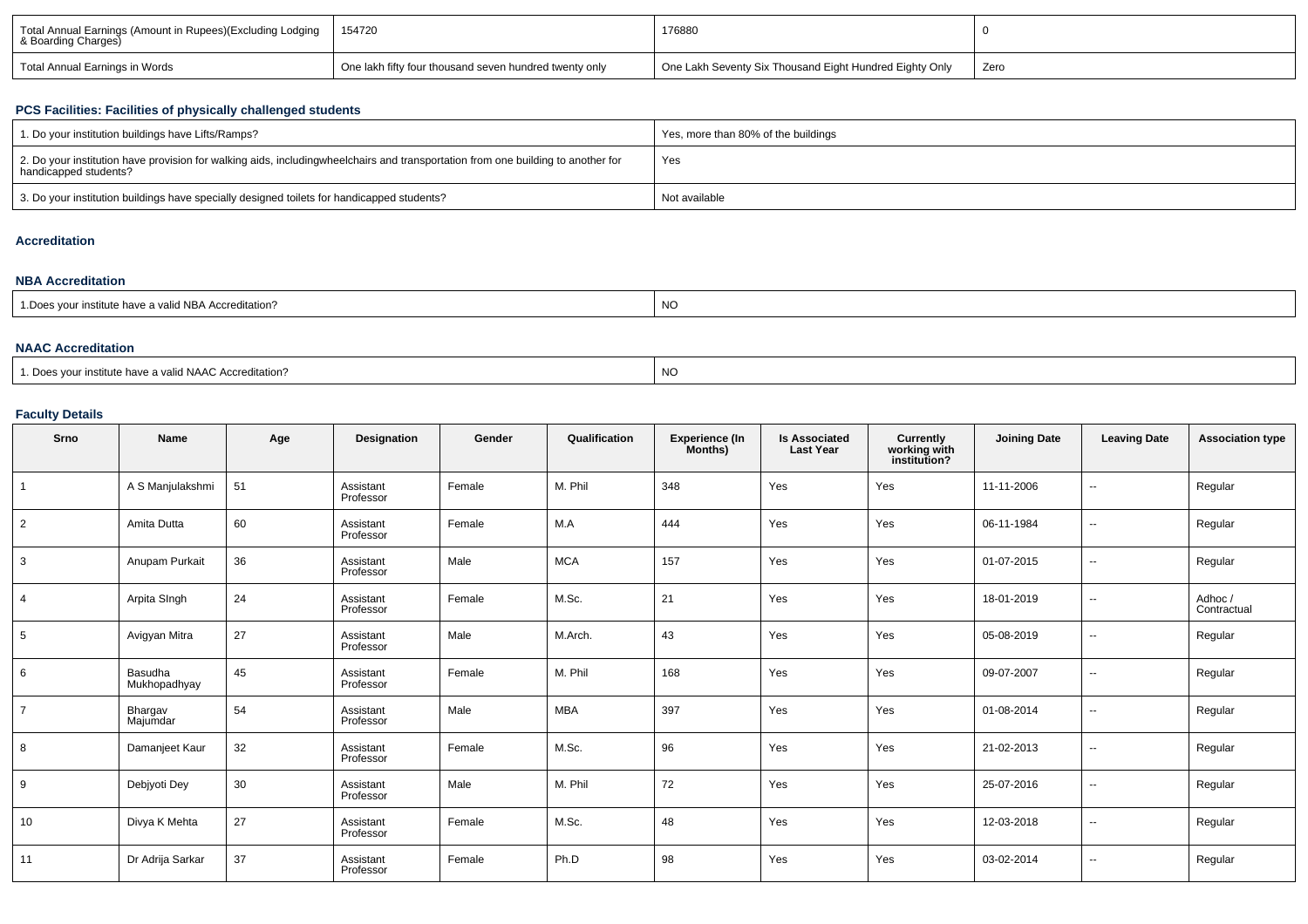| 12 | Dr Anindita Deb<br>Pal             | 34 | Assistant<br>Professor | Female | Ph.D    | 72  | Yes | Yes | 28-07-2015 | $\overline{\phantom{a}}$ | Regular                |
|----|------------------------------------|----|------------------------|--------|---------|-----|-----|-----|------------|--------------------------|------------------------|
| 13 | Dr Arindam<br>Banerjee             | 42 | Assistant<br>Professor | Male   | Ph.D    | 148 | Yes | Yes | 15-01-2018 | $\overline{\phantom{a}}$ | Regular                |
| 14 | Dr Debolina<br>Chatterjee          | 33 | Assistant<br>Professor | Female | Ph.D    | 54  | Yes | No  | 01-07-2017 | 15-11-2020               | Regular                |
| 15 | Dr Krishnakali<br>Bhattacharya     | 56 | Assistant<br>Professor | Female | Ph.D    | 252 | Yes | Yes | 03-04-2001 | $\overline{\phantom{a}}$ | Regular                |
| 16 | Dr Madhumita<br>Saha               | 43 | Assistant<br>Professor | Female | Ph.D    | 168 | Yes | Yes | 14-10-2019 | $\overline{\phantom{a}}$ | Regular                |
| 17 | Dr Manika Das                      | 49 | Assistant<br>Professor | Female | Ph.D    | 168 | Yes | Yes | 14-08-2015 | $\overline{\phantom{a}}$ | Regular                |
| 18 | Dr Manjishtha Sur<br>Roy Chowdhury | 45 | Assistant<br>Professor | Female | Ph.D    | 193 | Yes | Yes | 06-08-2014 | $\overline{\phantom{a}}$ | Regular                |
| 19 | Dr Namrata<br>Maheshwari           | 40 | Assistant<br>Professor | Female | Ph.D    | 156 | Yes | Yes | 04-07-2015 | $\overline{\phantom{a}}$ | Regular                |
| 20 | Dr Promita<br>Mukherjee            | 36 | Assistant<br>Professor | Female | Ph.D    | 84  | Yes | Yes | 14-10-2019 | $\overline{\phantom{a}}$ | Regular                |
| 21 | Dr Rishiparna<br>Guha              | 36 | Assistant<br>Professor | Female | Ph.D    | 132 | Yes | Yes | 08-07-2016 | $\overline{\phantom{a}}$ | Regular                |
| 22 | Dr Shweta Tuteja<br>Rakshit        | 42 | Assistant<br>Professor | Female | Ph.D    | 150 | Yes | Yes | 03-07-2009 | $\overline{\phantom{a}}$ | Regular                |
| 23 | Geetika Sachdeva                   | 35 | Assistant<br>Professor | Female | M.Sc.   | 126 | Yes | Yes | 14-02-2011 | $\overline{\phantom{a}}$ | Regular                |
| 24 | Heena Sachdeva                     | 27 | Assistant<br>Professor | Female | M.Sc.   | 54  | Yes | Yes | 02-07-2018 | $\overline{\phantom{a}}$ | Adhoc /<br>Contractual |
| 25 | Ishita Biswas                      | 39 | Assistant<br>Professor | Female | M.Sc.   | 182 | Yes | No  | 17-07-2007 | 14-03-2020               | Regular                |
| 26 | Ishita Biswas                      | 28 | Assistant<br>Professor | Female | M.Sc.   | 20  | Yes | Yes | 01-08-2019 | $\overline{\phantom{a}}$ | Adhoc /<br>Contractual |
| 27 | Jincy Abraham                      | 32 | Assistant<br>Professor | Female | M.Sc.   | 120 | Yes | Yes | 27-07-2011 | $\overline{\phantom{a}}$ | Regular                |
| 28 | Madan Mohan<br>Dutta               | 54 | Assistant<br>Professor | Male   | MBA     | 335 | Yes | Yes | 01-09-2009 | $\overline{\phantom{a}}$ | Regular                |
| 29 | Mahua Pal                          | 44 | Assistant<br>Professor | Female | M.Tech  | 264 | Yes | Yes | 17-02-2012 | $\overline{\phantom{a}}$ | Regular                |
| 30 | Monojit Dutta                      | 29 | Assistant<br>Professor | Male   | M.COM   | 60  | Yes | No  | 19-07-2018 | 18-07-2019               | Regular                |
| 31 | Nilanjana Roy                      | 26 | Assistant<br>Professor | Female | M.Sc.   | 48  | Yes | No  | 15-07-2019 | 31-07-2020               | Adhoc /<br>Contractual |
| 32 | Oindrila<br>Chakraborty            | 41 | Assistant<br>Professor | Female | Ph.D    | 216 | Yes | Yes | 01-02-2018 | $\overline{\phantom{a}}$ | Regular                |
| 33 | Papia Mitra                        | 33 | Assistant<br>Professor | Female | M.Sc.   | 108 | Yes | No  | 06-07-2015 | 03-08-2019               | Regular                |
| 34 | Paramita Sarkar                    | 40 | Assistant<br>Professor | Female | M. Phil | 150 | Yes | Yes | 05-12-2008 | $\overline{\phantom{a}}$ | Regular                |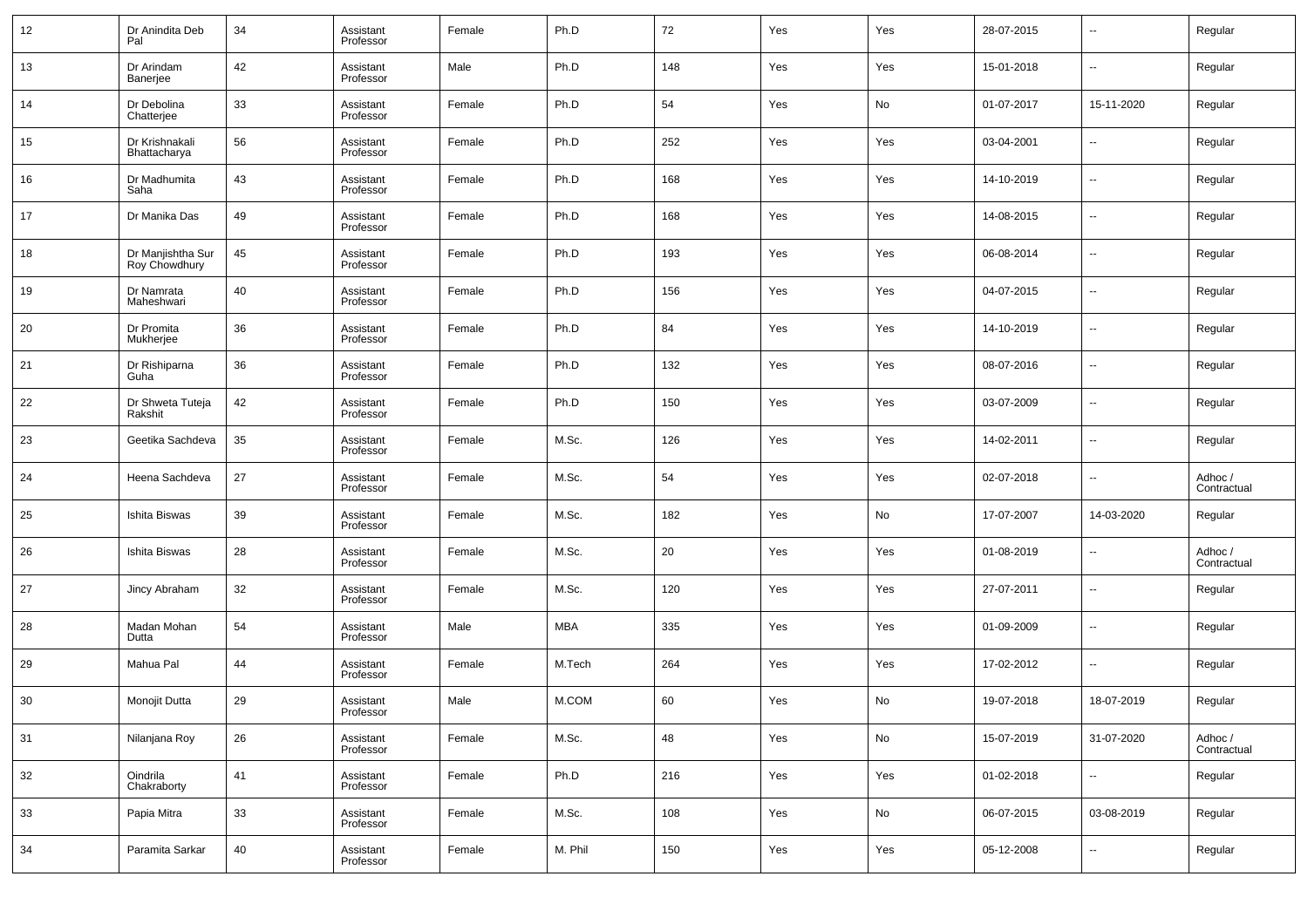| 35 | Parantap<br>Chatterjee    | 39 | Assistant<br>Professor | Male   | <b>MCA</b> | 156 | Yes | No  | 17-07-2019 | 16-07-2020               | Adhoc /<br>Contractual |
|----|---------------------------|----|------------------------|--------|------------|-----|-----|-----|------------|--------------------------|------------------------|
| 36 | Payel Pal                 | 41 | Assistant<br>Professor | Female | M.Arch.    | 210 | Yes | Yes | 05-07-2019 | --                       | Regular                |
| 37 | Pooja Sinha Roy           | 30 | Assistant<br>Professor | Female | M.COM      | 66  | Yes | Yes | 22-07-2019 | ш.                       | Adhoc /<br>Contractual |
| 38 | Pratibha Sharma           | 28 | Assistant<br>Professor | Female | M.COM      | 36  | Yes | Yes | 15-07-2019 | --                       | Regular                |
| 39 | Pritha Sen                | 33 | Assistant<br>Professor | Female | M.COM      | 120 | Yes | Yes | 27-01-2015 | ш.                       | Regular                |
| 40 | Prof Deepali<br>Singhee   | 50 | Professor              | Female | Ph.D       | 324 | Yes | Yes | 11-06-1994 | --                       | Regular                |
| 41 | Prof J N<br>Mukhopadhyaya | 58 | Professor              | Male   | Ph.D       | 421 | Yes | No  | 01-07-2014 | 03-12-2019               | Regular                |
| 42 | Punam Mehra               | 53 | Assistant<br>Professor | Female | M.Sc.      | 312 | Yes | Yes | 15-11-1995 | --                       | Regular                |
| 43 | Radhika Daga              | 35 | Assistant<br>Professor | Female | M.Sc.      | 132 | Yes | Yes | 11-07-2019 | ш.                       | Adhoc /<br>Contractual |
| 44 | Ranjan Bhardwaj           | 39 | Assistant<br>Professor | Male   | Ph.D       | 168 | Yes | Yes | 01-08-2014 | --                       | Regular                |
| 45 | Richa Chauhan             | 35 | Assistant<br>Professor | Female | Ph.D       | 132 | Yes | Yes | 02-05-2018 | ш.                       | Regular                |
| 46 | Riddhi Jain               | 26 | Assistant<br>Professor | Female | M.COM      | 24  | Yes | Yes | 03-04-2019 | --                       | Regular                |
| 47 | Roshmi Banerjee           | 51 | Assistant<br>Professor | Female | M.Arch.    | 300 | Yes | Yes | 08-08-2010 | ш.                       | Regular                |
| 48 | Samita Gupta              | 46 | Assistant<br>Professor | Female | M.Sc.      | 300 | Yes | Yes | 01-07-1997 | --                       | Regular                |
| 49 | Sayoni Biswas             | 28 | Assistant<br>Professor | Female | M.COM      | 90  | Yes | Yes | 15-07-2019 | ш.                       | Regular                |
| 50 | Seema Lall                | 40 | Assistant<br>Professor | Female | <b>MBA</b> | 187 | Yes | Yes | 18-06-2015 | --                       | Regular                |
| 51 | Smita Parekh              | 60 | Assistant<br>Professor | Female | M.Sc.      | 480 | Yes | Yes | 01-08-1981 | --                       | Regular                |
| 52 | Soma Sinha Roy            | 47 | Assistant<br>Professor | Female | Ph.D       | 231 | Yes | Yes | 02-01-2017 | --                       | Regular                |
| 53 | Soumajit Adhya            | 35 | Other                  | Male   | M.Sc.      | 144 | Yes | Yes | 02-02-2009 | $\overline{a}$           | Regular                |
| 54 | Subhendra Nath<br>Barik   | 37 | Other                  | Male   | <b>MCA</b> | 185 | Yes | Yes | 13-02-2006 | $\sim$                   | Regular                |
| 55 | Sucharita Basak           | 29 | Assistant<br>Professor | Female | M.COM      | 72  | Yes | Yes | 01-08-2019 | $\sim$                   | Regular                |
| 56 | Sucharita Sinha           | 49 | Assistant<br>Professor | Female | M. Phil    | 216 | Yes | No  | 03-08-2015 | 22-08-2019               | Regular                |
| 57 | Suchitra Kumari           | 25 | Assistant<br>Professor | Female | M.COM      | 12  | Yes | Yes | 13-08-2019 | $\overline{\phantom{a}}$ | Adhoc /<br>Contractual |
| 58 | Sudeshna<br>Pramanik      | 31 | Assistant<br>Professor | Female | M.Sc.      | 84  | Yes | Yes | 05-08-2014 | $\sim$                   | Regular                |